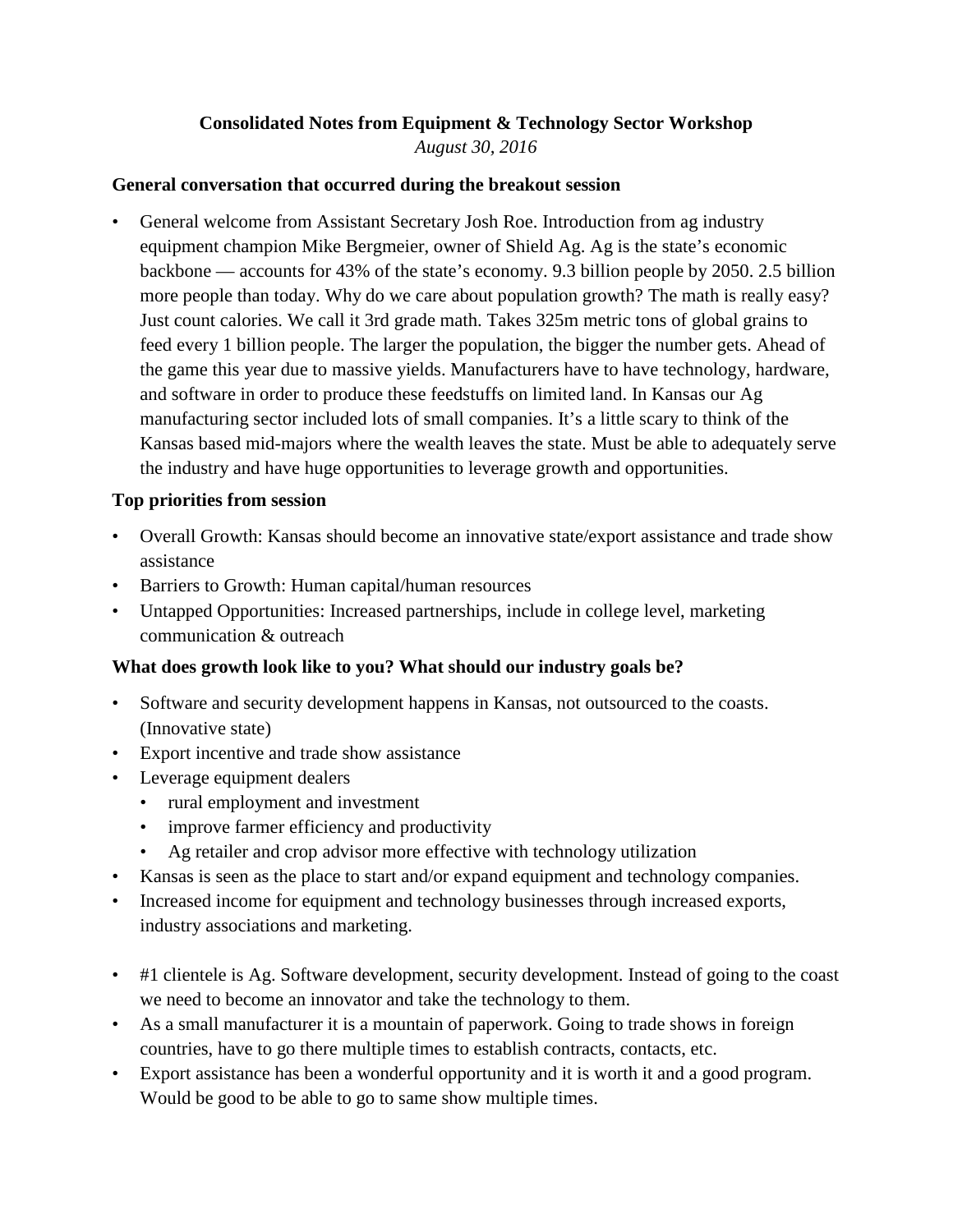## **Identify Kansas' advantages.**

- Abundant farm ground (46.1 million acres)
- Technology, community and 4-year college network
- Opportunity for strategic partnerships with existing companies
- Strong high school ag programs that prepare students for the next level or immediate employment
- R & D to validate and verify benefits of technology to reduce cost, increase yields

# **Identify barriers to growth.**

- Adequate people resources/human capital
- Lack of industry association at the state level to promote Kansas companies
	- What would this look like?
- No strategic technology vision
- Volatile domestic sales due to markets and "brand purists"
- International trade policies lack of support for TPP
- Cost of customer acquisition and education educating the end user on how it is beneficial to them. You can have a great product, but if they don't know how to use it, they aren't going to.
- Real challenge in Kansas, especially in high tech. Don't encourage people in these trades early enough in their careers. High percentages of people who go to college don't make it. Doing a disservice to not show them opportunities in other trades that could support manufacturing.
- Western Kansas Manufacturers Association is essentially a private business.
- Identified North Dakota, Big Iron Show. North Dakota does millions of dollars in business overseas because of this.
- Reach out to local Ag program. Make sure that they are aware of the opportunities available with your company.

#### **Identify untapped opportunities and ideas for growth.**

- "Soft" incentives to encourage business development (mentorships, apprenticeships, guidance on raising private capital)
- Include the equipment technology in the college level as well integrating into the curriculum for more opportunities
- Establish career partnerships between companies and high school programs
- State industry associations to promote Kansas equipment
- Economic incentives specific to equipment and technology companies
- Marketing, communications, and outreach